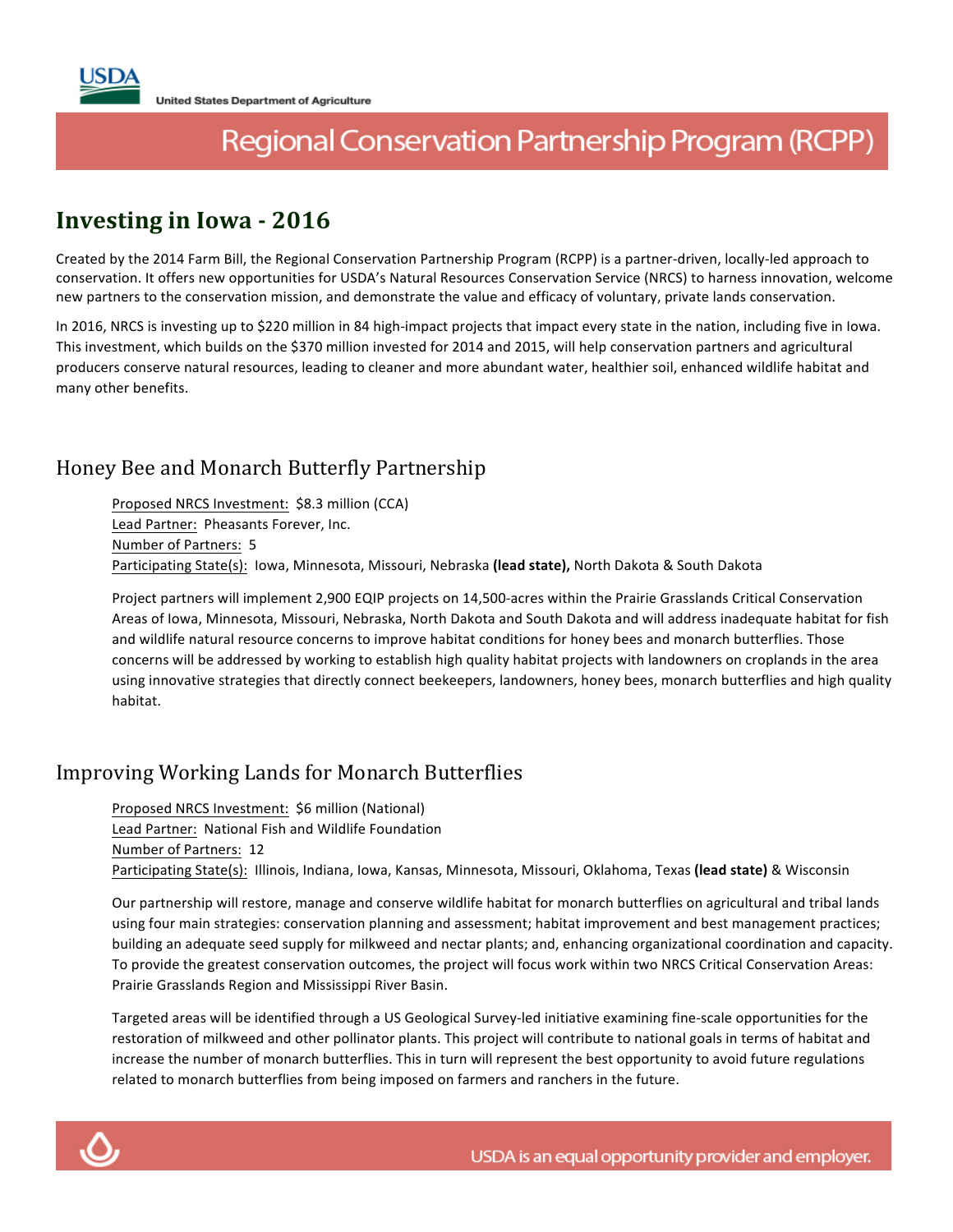#### Midwest Agriculture Water Quality Partnership

Proposed NRCS Investment: \$9.5 million (National) Lead Partner: Iowa Department of Agriculture and Land Stewardship Number of Partners: 40 Participating State(s): Illinois, Iowa (lead state) & Nebraska

The Midwest Agriculture Water Quality Partnership has assembled over forty partners and \$38 Million in non-federal funds to build an innovative public-private collaboration aimed at advancing a science-based, non-regulatory approach to reducing nutrient loss and improving water quality, soil health and habitat for at-risk species. The partnership has brought together diverse stakeholders from multiple sectors committed to improving water quality in alignment with the goals of the Iowa Nutrient Reduction Strategy. The geographic focus is Iowa, Illinois and Nebraska, with an emphasis on priority watersheds within lowa. This proposal seeks to improve water quality through building bridges among the public, private, agriculture and environmental sectors and rural, urban, point source and non-point source communities as well as all segments of the agricultural supply chain to foster greater collaboration, improved coordination, increased alignment and more effective conservation delivery. This proposal merges traditional approaches to deliver conservation through scaling up conservation planning and conservation practices with a non-traditional, highly innovative precision agriculture platform integration component that will lead to greater practice adoption and improved conservation outcomes.

#### **Precision Conservation Management**

Proposed NRCS Investment: \$5.3 million (CCA) Lead Partner: Illinois Corn Growers Association Number of Partners: 30 Participating State(s): Illinois (lead state), Iowa & Kentucky

The Precision Conservation Management program (PCM) is an innovative service program designed to apply hard-nosed financial farm business planning with precision conservation technology to provide a blueprint for conservation decisionmaking. The goal of PCM is to integrate conservation into the foundational farm management of commodity crop operations. PCM will provide financial impact analysis of conservation practices, technical assistance from trained conservation specialists, supplemental privately-funded financial assistance, data-rich assessment tools to guide producers through NRCS program options, and precision conservation technology to enhance effectiveness and minimize risk associated with conservation practices. PCM is dedicated to helping make the Conservation Stewardship Program the flagship program for producers seeking environmental performance linked to economic sustainability. PCM's founding mission is to use farmer data to serve farmers' interests with specific emphasis on conservation adoption. Upon enrolling in PCM, cooperators create a farm profile using PCM's Farmer Portal, a web interface that quickly, accurately, and securely collects farm data to create a field-by-field inventory of detailed agronomic management practices. After creating farm profiles, PCM specialists offer cooperators a privately-funded incentive to conduct a Resource Analysis and Assessment Plan (RAAP), assessing farm sustainability and identifying natural resource concerns. Using the RAAP, PCM specialists guide cooperators through NRCS program options with a long-term goal of preparing them for the CSP. Finally, cooperators utilize the Conservation Client Gateway to apply for NRCS programs. PCM will succeed in increasing conservation adoption because it approaches conservation from the perspective of the Midwest farmer – protecting business interests while implementing conservation practices that benefit the environment and local communities.